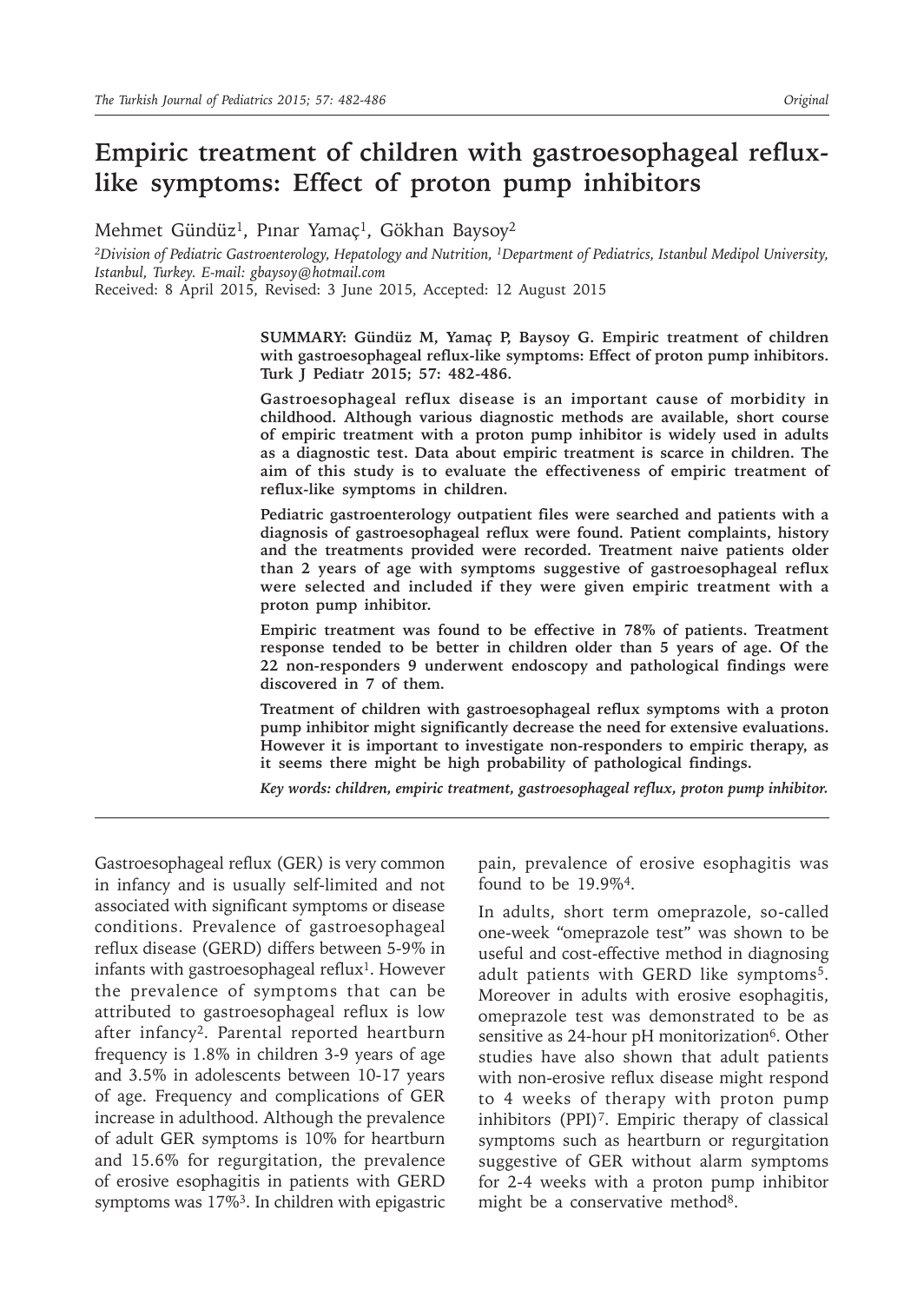In the international consensus of European and North American Societies of Pediatric Gastroenterology, Hepatology and Nutrition (ESPGHAN and NASPGHAN), expert opinion suggested that empiric proton pump inhibitor treatment is justified in older children and adolescents for up to 4 weeks as a diagnostic method<sup>9</sup>. Empiric treatment of reflux symptoms in children and adolescents have shown that it might be helpful to reduce symptoms in a considerable percentage of children $10,11$ . However there are few studies on this subject. The aim of this study is to evaluate the effectiveness of empiric treatment of refluxlike symptoms in children and adolescents, retrospectively.

### **Material and Methods**

Pediatric gastroenterology outpatient files were searched between October 2013 to July 2014 by using ICD code K21.0 for GER. Search results were examined in order to detect the patient complaints, history and the treatments provided. Treatment naive patients older than 2 years of age with symptoms suggestive of GER such as heartburn and nausea were selected and included if they were given empiric treatment with a PPI with or without on demand alginate. Patients with alarm symptoms such as bloody vomiting, growth deficiency, weight loss, night time abdominal pain or patients who received any form of anti-reflux drug treatment before admission and patients with respiratory symptoms were excluded from the study<sup>9</sup>.

#### *Treatment protocol*

As a clinic protocol, patients eligible for empiric treatment were given, once-daily, PPI with or without alginate for 15 days (Gaviscon®). Lansoprazole was usually prescribed at a dose of 15 mg (below 15 kg of body weight), and 30 mg (above 15 mg body weight), taken 30 minutes before the breakfast. Patients were instructed to come back at the 15th day for symptomatic evaluation. If symptoms were decreased or completely resolved patient was considered to be responsive to the treatment. In this case treatment was continued for up to 2 months in order to prevent premature cessation of presumed GER(D) treatment. Alarm symptoms were explained to families and they were instructed to come back if symptoms appear during the treatment or after

cessation of the treatment. If symptoms did not disappear in 15 days or reappear during or after treatment further investigations such as esophago-gastro-duodenoscopy (EGD) with at least two biopsies from esophagus, antrum, corpus and duodenum, were performed. All families were instructed to come back or phone to the clinic 1 month after the discontinuation of treatment in order to report the condition of the child. Along with the medications, lifestyle changes such as dietary modifications, and going to sleep at least 2 to be hours after meal were explained to all patients.

#### *Patient evaluation*

From the patient files symptoms were evaluated at the 15th day, 2nd month, and after treatment cessation. If it is discovered that patients did not attend to controls they were inquired by telephone and the last condition of the child was asked. For this study, patients who had no symptoms during the clinical assessments or telephone inquiry were regarded as responders. Others were considered as non-responders.

#### **Results**

Through the computer search 151 suitable patients were found. Sixteen of them were eliminated because they were less than 2 years of age. Eleven patients were further excluded from the analysis because their follow-up time is shorter than 2 months. Seven patients were excluded because they did not receive PPI as an empiric treatment. Seventeen patients could not be reached by phone. Data of remaining 100 patients was used for final analysis.

Of the 100 patients, 78 of them were regarded as responders while remaining 22 patients were non-responders. There were 55 girls (55%) and 45 boys (45%) in the study group. Mean age of total patients was 9.4±4.2 years. Followup time was  $6.8 \pm 2.1$  months. There were no differences between follow-up times according to the gender. However mean age of girls were significantly higher than the boys  $(10.5 \pm 4.4)$ vs.  $8.2 \pm 3.5$  respectively,  $p=0.007$ ).

Duration of complaints were 1 year or shorter in 81% of the children. Duration and type of complaints were not related to the treatment response. Likewise, gender did not show any effect on treatment response; 78.2% percent of females and 77.8% of males responded to the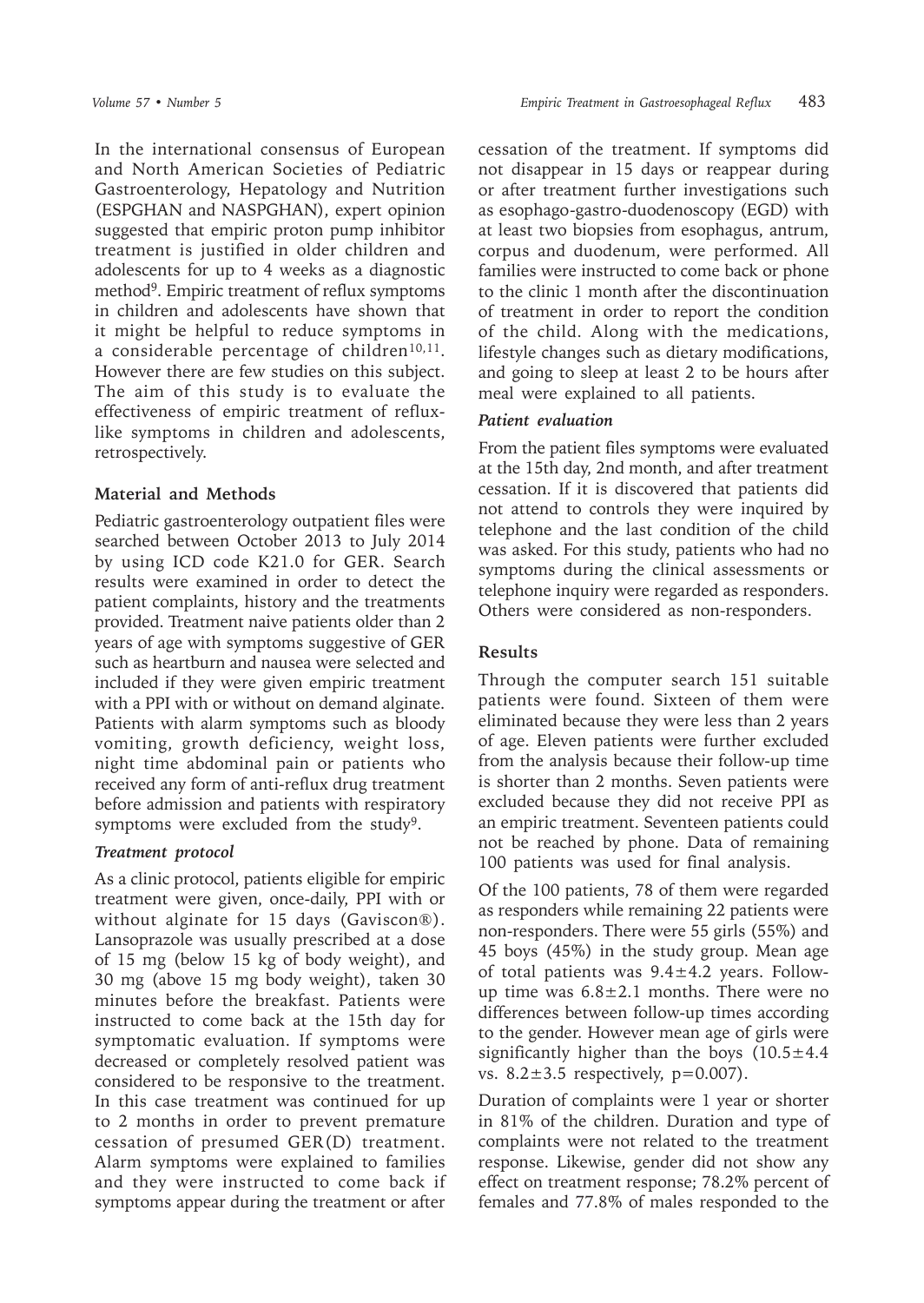empiric treatment. Age at the time of admission was not different between responders and non-responders. When we divided the group into two according to the age as younger and older than 5 years of age, children younger than 5 years of age tended to respond less to the empiric treatment with respect to children older than 5 years of age (percentage of nonresponders were  $34.8\%$  [n=8/23] vs. 18.2%  $[n=14/77]$  respectively,  $p=0.09$ ).

Of the 100 patients 94 received lansoprazol, 4 received esomaprazol, and 2 received pantoprazole. Of all patients 44 of them received only PPI (43 lansoprazol, 1 esomeprazol) and 56 of them received both PPI and alginate. Response rates to only PPI was 84.1% whereas it was 73.2% to PPI and alginate combination  $(p=0.2)$ .

When we analyzed the gender distribution, duration of symptoms, and the treatment received who were not reached by the phone, they did not show any difference to the patients who were reached by the phone. Moreover, the duration of symptoms did not show any differences between these two.

Of the 22 non-responders, EGD was performed in 9, 24-hr pH monitorization was performed in 1. The results of EGD showed that 7 of the patients had either macroscopic or endoscopic esophagitis, 1 had both esophagitis and duodenal ulcer associated with *H. pylori* infection. In two patients esophagitis was associated with hiatal hernia and gastric heterotopia in distal esophagus. Remaining two patients did not show any pathological findings. Twenty-four hour pH monitorization was normal. Of the patients who had not undergone EGD or pH monitorization, 5 were screened for allergy. Of these, 3 had normal tests (one 3.5 year old patient had cow's milk allergy history during infancy). Two patients (3.7 years, and 12.8 years old) had increased IgE but specific IgE for cow's milk and egg proteins were negative. However parents refused to undergo further testing or challenge tests.

## **Discussion**

In this study, we found that 78% of the children with GER-like symptoms have responded to a short course of empiric reflux treatment and this effect was sustained at the 6th month.

Also a significant fraction of investigated nonresponder children have shown GERD findings.

Proton pump inhibitors are effective in treatment of erosive esophagitis or non-erosive reflux disease in children and adolescents $11,12$ . In an empiric treatment, Gold et al.<sup>10</sup> have demonstrated that reflux related symptoms were decreased in 52 to 67% of children receiving esomeprazole either 20 or 40 mg/ day for 8 weeks. Symptoms such as heartburn have already decreased on day 8 of treatment and physician global assessment scores were also decreased at the 2<sup>nd</sup> week of treatment. In children between 5-11 years of age with endoscopically proven GERD, pantoprazole (20 or 40 mg) significantly decreased symptoms with 8 weeks of treatment<sup>11</sup>. Significant decreases in symptom scores were noted even at the 1st week of study. Both studies show that symptom improvement starts earlier in the course of PPI treatment and increases toward the 2nd month of study. Although optimal duration of empiric treatment is debatable, expert opinion from ESPGHAN and NASPGHAN consensus justifies up to 4 weeks of empiric treatment. In the light of these studies and opinions, we chose 2 weeks for the first assessment point and 2 months for the total treatment time in order to prevent premature cessation of therapy.

However empiric treatment is not without side effects; a recent review indicated that acid suppressive medications (namely, ranitidine, famotidine, omeprazole and lansoprazole) are related to necrotizing enterocolitis, sepsis, pneumonia in newborns, nosocomial infection and ventilator associated pneumonia in pediatric intensive care unit patients, and pneumonia and gastroenteritis in outpatients between 1 to 36 months of age<sup>13,14</sup>. However in older children and adolescents, side effects are less prominent. In a recent Cochrane review on the outpatient pharmacological treatment of children with GER, PPIs were associated with headache, pharyngitis, and diarrhea<sup>15</sup>.

Expert opinion from ESPGHAN and NASPGHAN consensus states that there is no evidence to support an empiric trial of acid suppression as a diagnostic test for GERD in infants and young children9. In this study we included children older than 2 years of age who do not show the signs of GERD. We found that children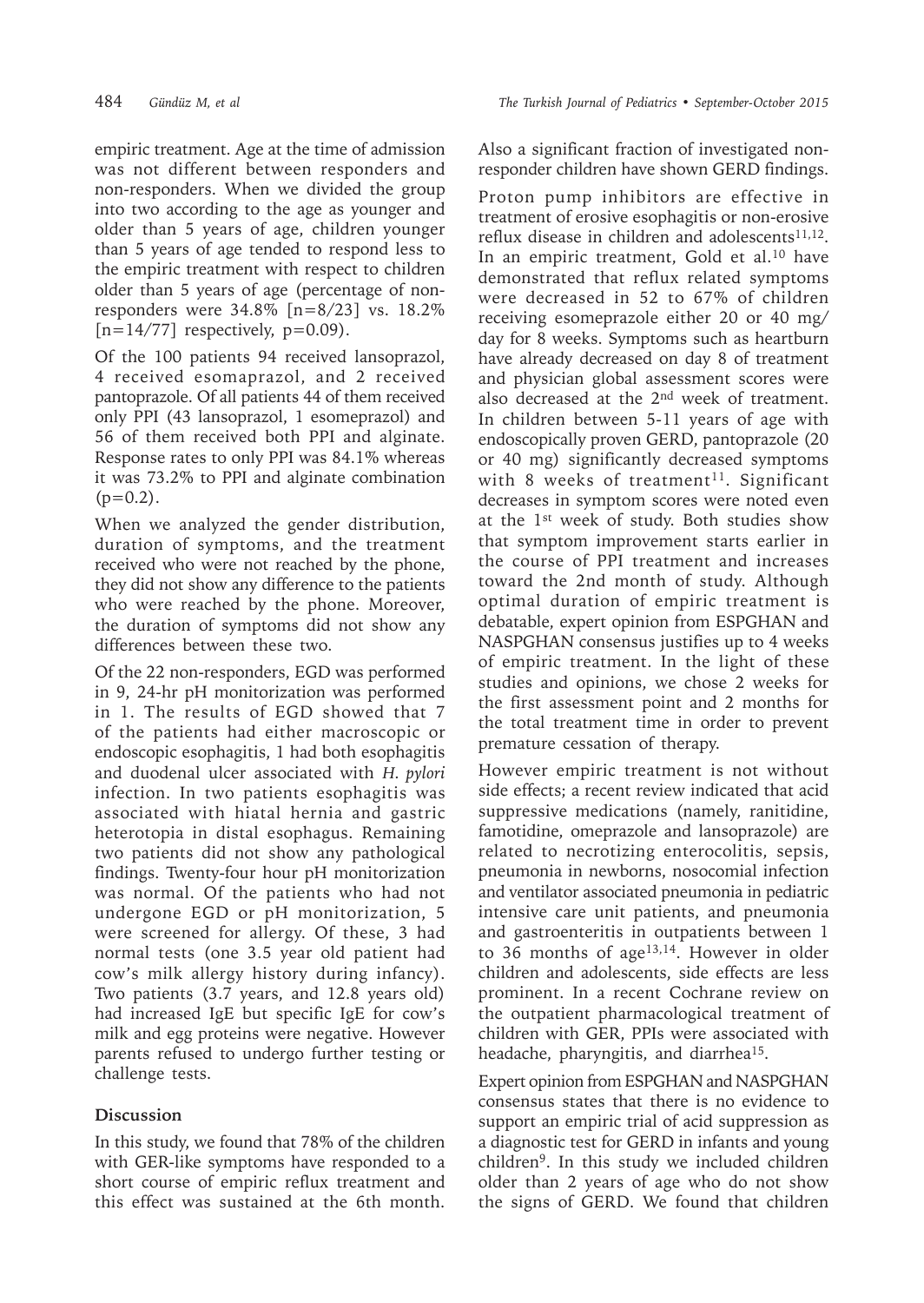between 2-5 years of age tended to respond less to empiric treatment in comparison to children above 5 years of age. Risk of organic diseases might increase as the age of patient decreases so children below 5 years of age must be carefully evaluated before commencing empiric treatment and closely followed-up.

We did not find any predictive factor to indicate treatment response. In a pooled analysis of three studies involving 2458 adult patients, authors have found that response on first week might be a better predictive factor of heartburn resolution at 4 weeks $8$ . Determination of predictive factors for pediatric patients' response to empiric treatment will be an important task for the future.

In a recent systematic review, empiric therapy as the initial treatment was found to be more cost-effective than other approaches<sup>16</sup>. Short course test and treatment approaches seem to be effective in adults. However there is no data about this approach in children. However, given the lower prevalence of erosive esophagitis in children compared to adults, test and treat strategy might also be cost-effective and acceptable in carefully selected children.

Lastly, we showed that a significant proportion of investigated non-responders had either endoscopic or histological findings of esophagitis, anatomical problems such as hiatal hernia, and duodenal ulcer. So patients undergoing empiric treatment must be closely followed-up and any treatment failures must be investigated promptly.

One of the important limitations of this study is that all the treatments were started on the basis of symptoms (and the absence of alarm symptoms). So it was impossible to know how many patients had functional diseases, GER or GERD at the start of the therapy. Even though 22 patients did not benefit from empiric treatment actual number of GERD patients might be higher than this number. Given the relapsing nature of esophagitis, follow-up time for empiric therapy responders must be long enough to detect any relapse of symptoms<sup>17</sup>. Moreover 17 patients could not be reached during follow-up. Although demographic characteristics of these patients did not differ from study patients in terms of age, gender or symptom duration, their latest condition might have an impact on the results

of our study. Also we did not formally check adherence to treatment. Lack of adherence in non-responsive group might be an important problem. Use of different drugs might have affected our results. However 94% of the study population had used lansoprazole as the single PPI which minimizes this complication. Moreover, no clear superiorities of PPIs over each other were shown in different trials<sup>18</sup>. We also did not ask for the side effects of the treatment. Because this was not a prospective study, asking the side effects some months after the treatment might have created a recall bias.

In conclusion, treatment of children and adolescents with GER-like symptoms with a PPI might significantly decrease the need for extensive evaluations. However, it is important to investigate non-responders to empiric therapy as it seems there might be high probability of pathological findings in evaluated patients. Responders might also be followed-up for signs of relapse. Further studies might be performed in order to detect which patients are likely to benefit from empiric PPI treatment and also about the optimal duration of this treatment.

#### **REFERENCES**

- 1. Poddar U. Diagnosis and management of gastroesophageal reflux disease (GERD): an Indian perspective. Indian Pediatr 2013; 50: 119-126.
- 2. Nelson SP, Chen EH, Syniar GM, Christoffel KK. Prevalence of symptoms of gastroesophageal reflux during childhood: a pediatric practice-based survey. Pediatric Practice Research Group. Arch Pediatr Adolesc Med 2000; 154: 150-154.
- 3. Bor S, Mandiracioglu A, Kitapcioglu G, Caymaz-Bor C, Gilbert RJ. Gastroesophageal reflux disease in a lowincome region in Turkey. Am J Gastroenterol 2005; 100: 759-765.
- 4. Kwon HJ YD, Ryoo E, Cho KH, Son DW, Tcha H. Prevalence and risk factors associated with esophagitis in children with abdominal pain. Korean J Pediatr Gastroenterol Nutr 2008; 11: 103-109.
- 5. Fass R, Ofman JJ, Gralnek IM, et al. Clinical and economic assessment of the omeprazole test in patients with symptoms suggestive of gastroesophageal reflux disease. Arch Inten Med 1999; 159: 2161-2168.
- 6. Fass R, Ofman JJ, Sampliner RE, Camargo L, Wendel C, Fennerty MB. The omeprazole test is as sensitive as 24-h oesophageal pH monitoring in diagnosing gastro-oesophageal reflux disease in symptomatic patients with erosive oesophagitis. Aliment Pharmacol Ther 2000; 14: 389-396.